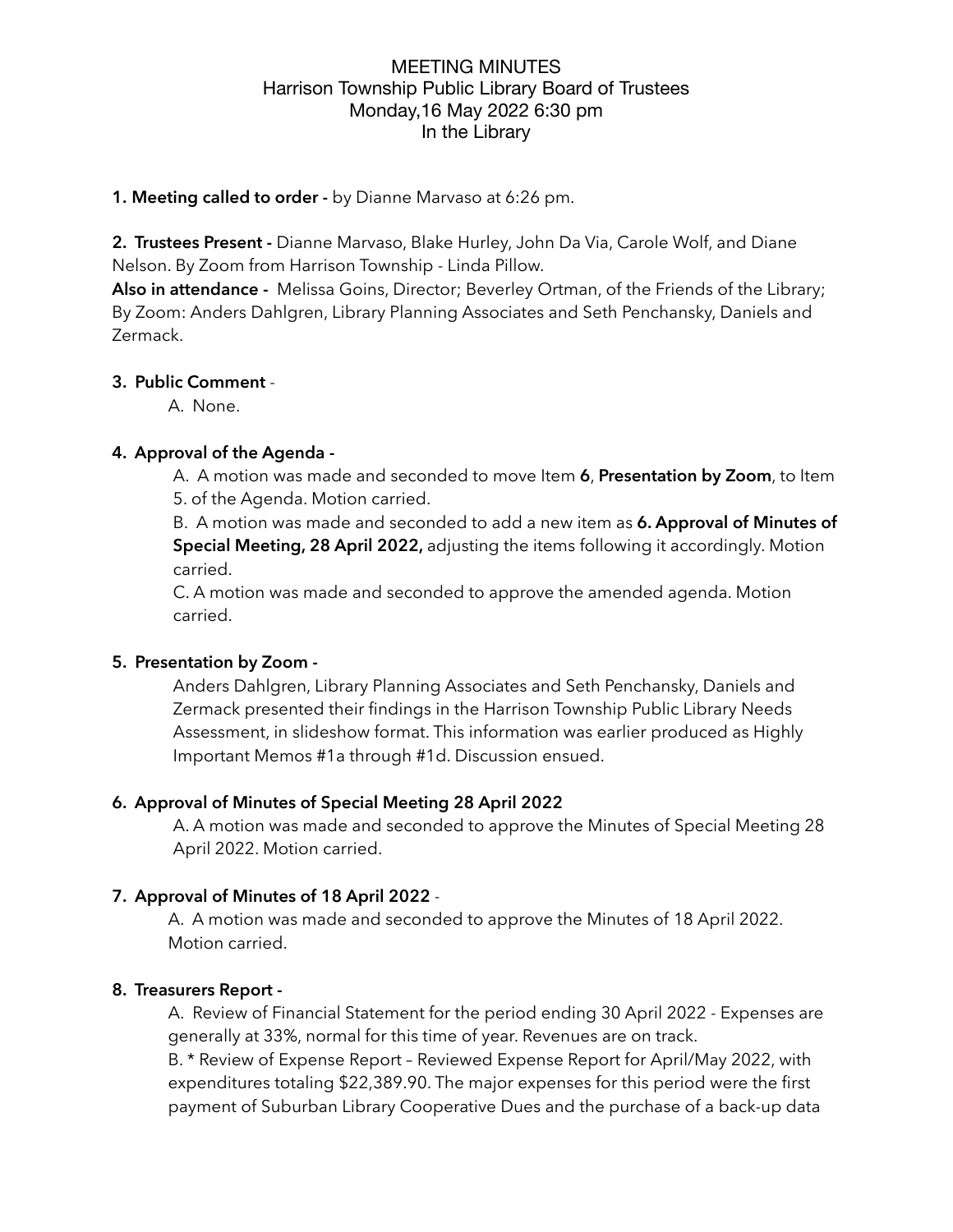system. A motion was made and seconded to approve the Expense Report for April/ May 2022, in the amount of \$22,389.90. Motion carried.

## **9. Committee Reports -**

A. Friends - Beverley Ortman, Vice President of the Friends of the Library, reported that:

- 1. The Friends of the Library have a new logo, which she showed those present. Special thanks to Board Vice President, Blake Hurley, who assisted in the project;
- 2. The Friends will host a June Paperback Sale, on 25 June 2022, in conjunction with the Library's Summer Reading Kick-off;
- 3. An Un-birthday party fundraiser will take place at the Tucker Center is scheduled for 14 July 2022;
- 4. Lori's Lick'em Up fundraiser is scheduled for 23 August 2022;
- 5. The Friends of the Library are in the process of updating their membership.

B. Bylaw & Policy Update Committee has tabled for the time being our attorney's draft of an Investment Policy.

C. Future Planning Committee - See 5 above. The group will next seek input from representatives of the Township administration in order to proceed.

D. The Finance Committee met 16 May 2022. See 8B above.

## **10. Director's Report -**

- A. Melissa Goins reported on April 2022 usage and statistics, and patron traffic.
- B. Library Happenings See Appendix.
- C. Melissa has joined Mt. Clemens Kiwanis.

#### **11. New Business -**

A. None.

## **13. Existing Business -**

A**.** None

## **11. Board Comment -**

A.John Da Via reported on the progress that the Construction Trades Department at L'Anse Creuse's Pankow Center is making on repairing our Book Nooks.

B. Dianne Marvaso thanked the Board for their support at the passing of her husband Norman Marvaso.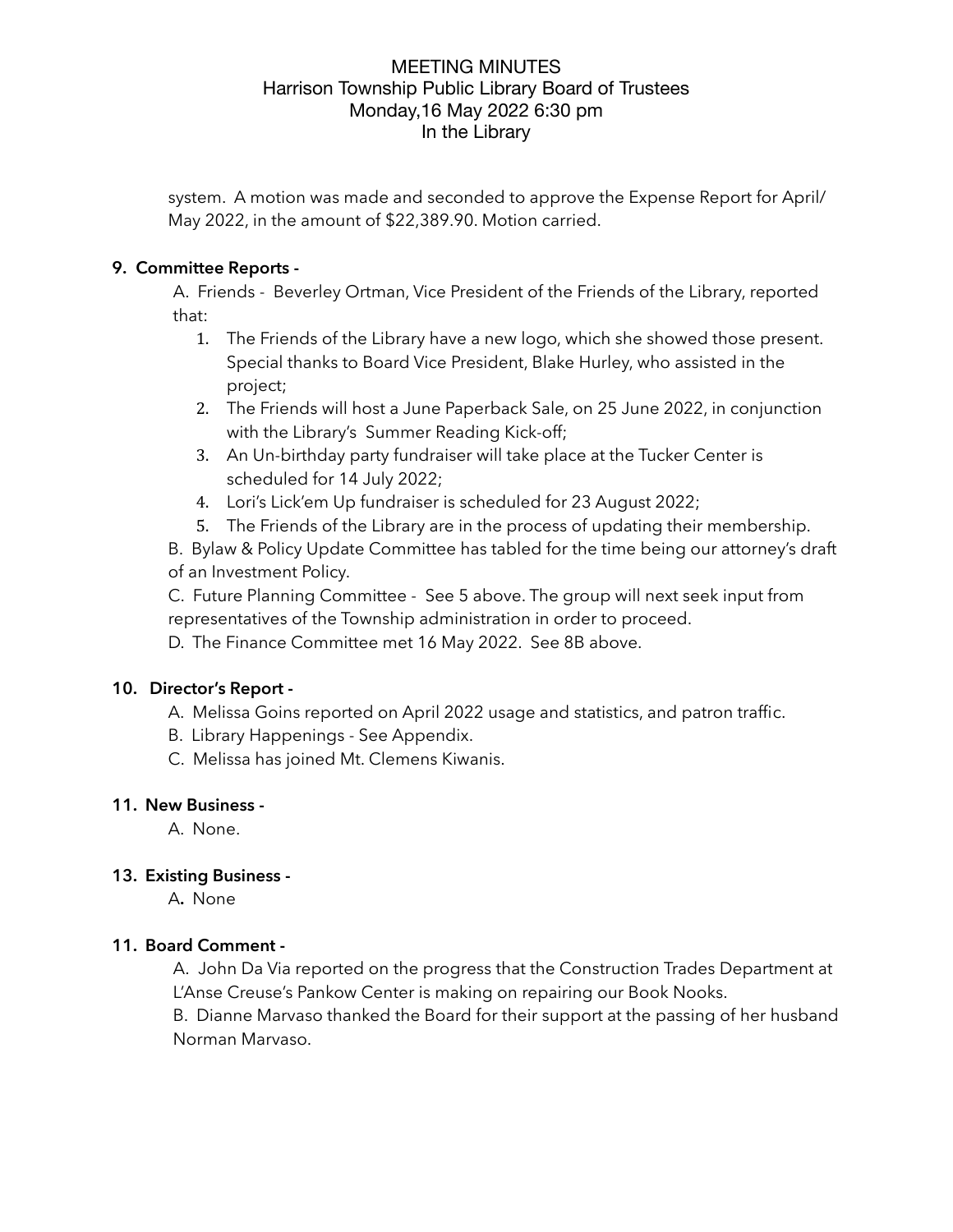### **12 . Adjournment -**

A. The meeting was adjourned at 8:56 pm.

## **Next Meeting -**

A. The next monthly meeting of the Harrison Township Library Board of Trustees is scheduled for **Monday, 20 June 2022, at 6:30 pm**.

# **APPENDIX**

## **Director's report and Library Happenings**

- Usage statistics for April.
	- o YouTube digital content has slowed as anticipated; Program attendance up on account of the Job Fair.
- HTPL partnered once again with the HT Economic Development Corporation for a Job Fair on Tuesday, April 26th; about 260 attended the event.
- Teacher Appreciation baskets were sent to all L'Anse Creuse Schools in HT compliments of Diane Nelson. Thank you, Diane! The schools loved them!
- The library hosted a Public Town Hall on Wednesday, April 27 at 6:30pm with Seth Penchansky from Daniels and Zermack and Anders Dahlgren from Library Planning Associates; the Town Hall was recorded and will begin airing on the Township cable channel soon.
- The library filed a small claims lawsuit against Kidon Security requesting a full refund and pickup of all installed security equipment; The next step is to wait for a court date, which can be up to 3-4 months from now.
- The 300 Covid-19 home test kits from MDHHS have been distributed; A second set of 300 kits was received.
- HTPL partnered with Legacy Partners Insurance Services on Bridgeview for Shred Day on Saturday, May 14 from 11-1pm.
- Kayla is officially on maternity leave and will touch base in a few weeks.
- The Suburban Library Cooperative has funds waiting in an account for Early Literacy. A plan is in the works to supply Burgeon activity panels in SLC libraries. the numbers are being calculated in the hopes that each SLC library will get 1-2 activity panels and libraries can exchange them amongst each other.
- The Summer 2022 newsletter has been sent to the printer for distribution on June 1.
- Email invitations were sent to all local representatives to attend or participate in the Summer Reading Kick-off; Long-time supporter, Tony Forlini, will donate hot dogs and buns as well as man the grill; others have not yet responded.